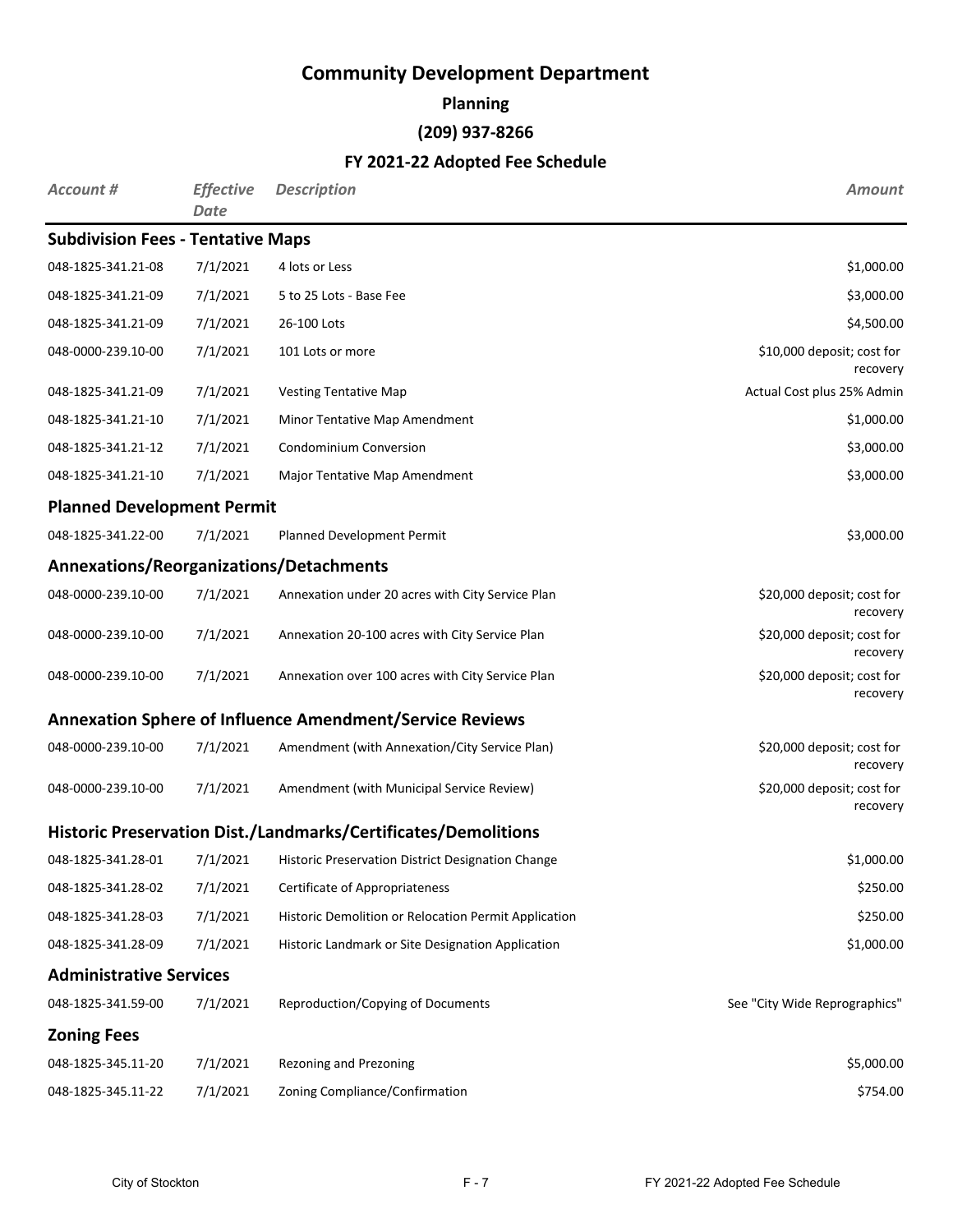**Planning**

**(209) 937-8266**

| Account #                        | <b>Effective</b><br>Date | <b>Description</b>                                                                                     | <b>Amount</b>              |
|----------------------------------|--------------------------|--------------------------------------------------------------------------------------------------------|----------------------------|
|                                  |                          | <b>Zoning Fees Development Agreement (DA Application)</b>                                              |                            |
| 048-1825-345.11-21               | 7/1/2021                 | Development Agreement (DA) Application                                                                 | \$5,000.00                 |
| 048-1825-345.11-21               | 7/1/2021                 | Major Amendment to Development Application                                                             | \$5,000.00                 |
| 048-1825-345.11-21               | 7/1/2021                 | Minor Amendment to Development Application                                                             | \$1,000.00                 |
| <b>Use Permits</b>               |                          |                                                                                                        |                            |
| 048-1825-345.12-27               | 7/1/2021                 | <b>Temporary Activity Permits</b>                                                                      | \$100.00                   |
| 048-1825-345.12-35               | 7/1/2021                 | Minor Amendment of Use Permits                                                                         | \$300.00                   |
| 048-1825-345.12-25               | 7/1/2021                 | <b>Commission Use Permit</b>                                                                           | \$3,000.00                 |
| 048-1825-345.12-33               | 7/1/2021                 | <b>Administrative Use Permits</b>                                                                      | \$1,000.00                 |
| <b>Home Occupation Permit</b>    |                          |                                                                                                        |                            |
| 048-1825-345.13-00               | 7/1/2021                 | Home Occupation Permit                                                                                 | \$25.00                    |
|                                  |                          | Land Development Permits, Design Review, Other Development Plans                                       |                            |
| 048-1825-345.14-42               | 7/1/2021                 | <b>Billboard Cap and Replace Review</b>                                                                | \$1,000.00                 |
| 048-1825-345.14-43               | 7/1/2021                 | Design Review                                                                                          | \$1,000.00                 |
| 048-1825-345.14-43               | 7/1/2021                 | Design Review-Minor                                                                                    | \$150.00                   |
| 048-1825-345.14-52               | 7/1/2021                 | Land Development Permit/Site Plan Review                                                               | \$1,000.00                 |
| 048-1825-341.60-01               | 7/1/2021                 | Street Tree Removal Permit (1)                                                                         | \$249.50                   |
| 048-1825-341.60-01               | 7/1/2021                 | Appeal to City Council of Tree Permit Denial                                                           | \$362.00                   |
|                                  |                          | Variance/Waiver Requests, Administrative Interpretations/Determinations                                |                            |
| 048-1825-345.14-36               | 7/1/2021                 | Variance/Commission Waiver                                                                             | \$3,000.00                 |
| 048-1825-345.14-38               | 7/1/2021                 | Appeal of Community Development Director Decision or Administrative<br><b>Hearing Officer Decision</b> | \$500.00                   |
| 048-1825-345.14-39               | 7/1/2021                 | <b>Street Name Change</b>                                                                              | \$3,000.00                 |
| 048-1825-345.14-45               | 7/1/2021                 | Public Convenience and Necessity Letter                                                                | \$1,000.00                 |
| 048-1825-345.14-49               | 7/1/2021                 | Administrative Determinations/Exceptions/Waivers                                                       | \$1,000.00                 |
| 048-1825-345.51-05               | 7/1/2021                 | Administrative Hearing Fee                                                                             | \$94.00                    |
| <b>Environmental Assessments</b> |                          |                                                                                                        |                            |
| 048-1825-345.15-40               | 7/1/2021                 | Initial Study/Negative Declaration                                                                     | \$1,500.00                 |
| 048-1825-345.15-41               | 7/1/2021                 | Expanded Initial Study/Negative Declaration                                                            | \$3,000.00                 |
| 048-1825-345.15-42               | 7/1/2021                 | Addendum to Expanded Initial Study or Expanded Initial Study/Negative<br>Declaration                   | 25% of consultant contract |
| 048-1825-345.15-43               | 7/1/2021                 | Environmental Impact Report/Mitigated Negative Declaration                                             | 25% of consultant contract |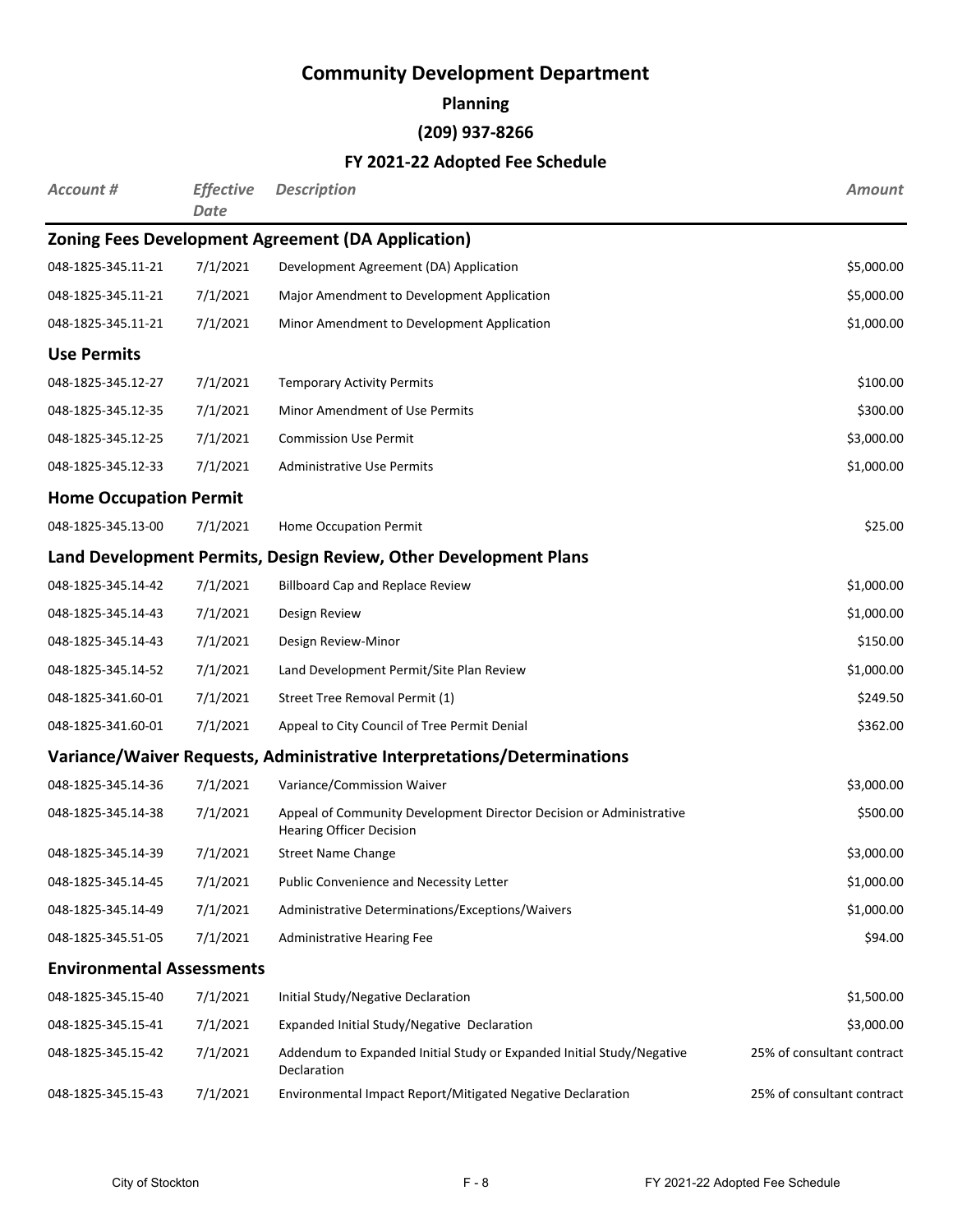#### **Planning**

### **(209) 937-8266**

### **FY 2021-22 Adopted Fee Schedule**

| Account #                                    | <b>Effective</b><br><b>Date</b> | <b>Description</b>                                                                      | <b>Amount</b>                                                                               |
|----------------------------------------------|---------------------------------|-----------------------------------------------------------------------------------------|---------------------------------------------------------------------------------------------|
| <b>Code/Plan Adoption and Amendments</b>     |                                 |                                                                                         |                                                                                             |
| 048-1825-345.19-48                           | 7/1/2021                        | Amendment to the Stockton Municipal Code (Chapter XVI)                                  | \$5,000.00                                                                                  |
| 048-1825-345.19-57                           | 7/1/2021                        | Establishment of Design Review Overlay District and Historical Preservation<br>District | \$5,000.00                                                                                  |
| 048-1825-345.19-50                           | 7/1/2021                        | Amendment to General Plan                                                               | \$5,000.00                                                                                  |
|                                              |                                 | <b>Precise Road Plan Adoption and Amendments</b>                                        |                                                                                             |
| 048-1825-345.19-52                           | 7/1/2021                        | Adopt Precise Road Plan                                                                 | \$5,000.00                                                                                  |
| 048-1825-345.19-52                           | 7/1/2021                        | Major Amendment to Precise Road Plan                                                    | \$2,500.00                                                                                  |
| 048-1825-345.19-52                           | 7/1/2021                        | Minor Amendment to Precise Road Plan                                                    | \$1,250.00                                                                                  |
| <b>Specific Plan Adoption and Amendments</b> |                                 |                                                                                         |                                                                                             |
| 048-0000-239.10-00                           | 7/1/2021                        | Adopt Specific Plan                                                                     | \$20,000 deposit; cost for<br>recovery                                                      |
| 048-0000-239.10-00                           | 7/1/2021                        | Major Amendment to Specific Plan                                                        | \$20,000 deposit; cost for<br>recovery                                                      |
| 048-0000-239.10-00                           | 7/1/2021                        | Minor Amendment to Specific Plan                                                        | \$20,000 deposit; cost for<br>recovery                                                      |
| 048-1825-345.18-01                           | 7/1/2021                        | Specific Plan/Master Plan Implementation Surcharge                                      | 0.02 of all Building permits<br>within Specific/Master<br>Plan/Planned Development<br>Areas |
|                                              |                                 | Land Use Master Development Plan (MX Zone) Plan Adoption and Amendments                 |                                                                                             |
| 048-0000-239.10-00                           | 7/1/2021                        | Adopt Master Development Plan (MX Zone)                                                 | \$20,000 deposit; cost for<br>recovery                                                      |
| 048-0000-239.10-00                           | 7/1/2021                        | Major Amendment to Master Plan                                                          | \$20,000 deposit; cost for<br>recovery                                                      |
| 048-0000-239.10-00                           | 7/1/2021                        | Minor Amendment to Master Plan                                                          | \$20,000 deposit; cost for<br>recovery                                                      |

048-0000-239.10-00 7/1/2021 Specific Plan/Master Plan Consultant Services \$10,000 deposit; cost for

recovery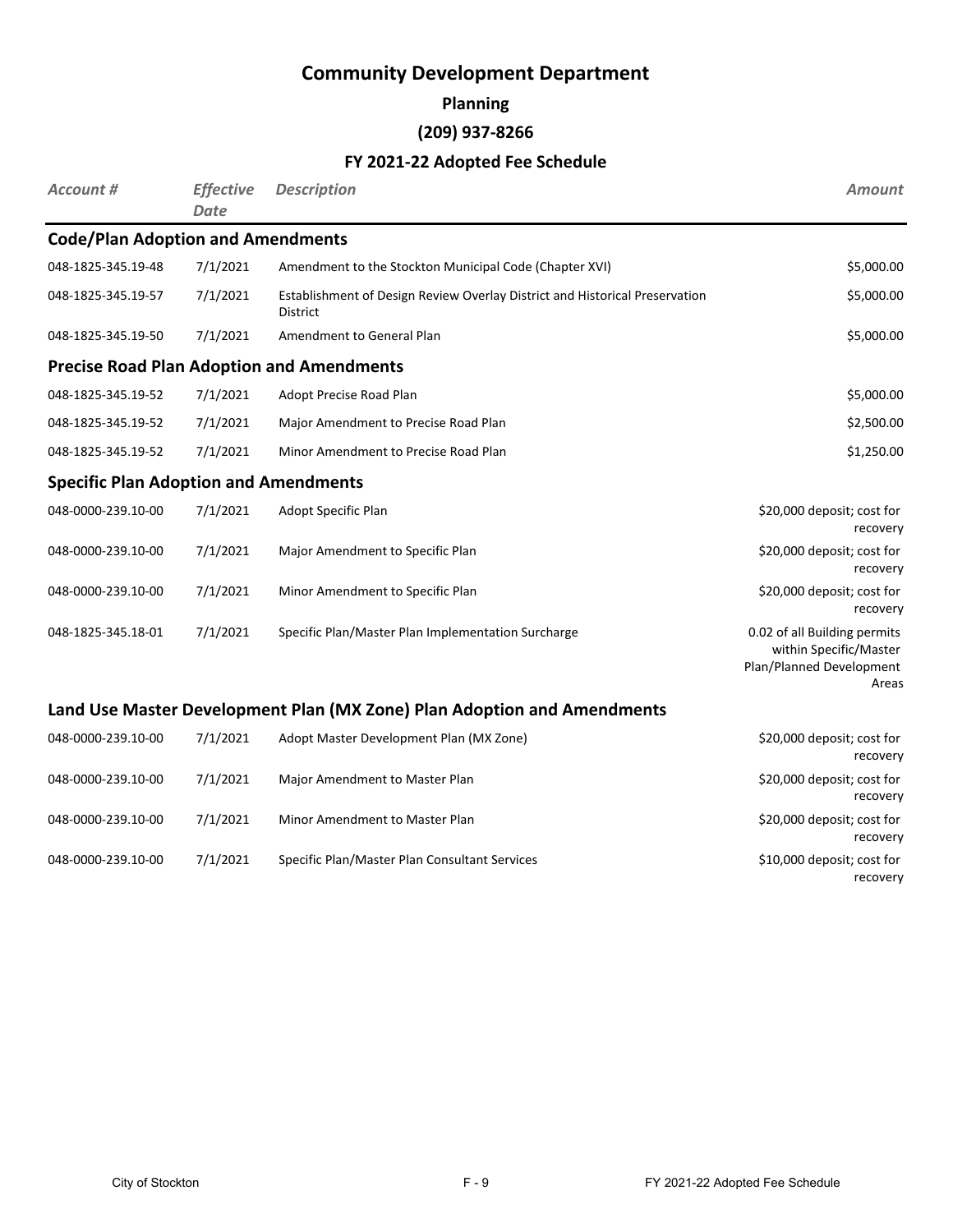**Planning**

#### **(209) 937-8266**

#### **FY 2021-22 Adopted Fee Schedule**

| Account #           | <b>Effective</b><br>Date | <b>Description</b>                          | <b>Amount</b>                                   |
|---------------------|--------------------------|---------------------------------------------|-------------------------------------------------|
| <b>Special Fees</b> |                          |                                             |                                                 |
| 048-1825-345.18-02  | 7/1/2021                 | <b>Community Rating System Admin Fee</b>    | 0.06 of permit fee                              |
| 048-1825-345.16-00  | 7/1/2021                 | General Plan Maintenance and Implementation | 0.0015 of Permit valuation                      |
| 048-1825-345.41-00  | 7/1/2021                 | Technology Fee - Planning                   | 0.075 on Land Use<br>Applications of permit fee |

#### **Division General Comments (Applicable to all Fees)**

#### COST RECOVERY

Most of the services provided by the Community Development Department require the payment of flat fees or hourly rates which are annually adopted by the City Council. Some fees are lower than actual cost due to policy considerations (i.e. to incentivize economic development for small businesses or to incentivize code compliance when actual cost would be so high as to act as a disincentive). The information provided below is intended to explain the use of hourly rates.

#### FLAT FEE AND HOURLY RATE FEE ITEMS

For services where the work effort can be accurately estimated, flat fees are established and generally paid in advance of the service being provided, such as the issuance of a use permit. If the work effort varies greatly and an accurate flat rate cannot be determined, such as in the case of a conditional use permit, hourly rates are developed which provide the basis for generating invoices for work completed. The entire project application shall be cost for recovery if it includes one or more cost recovery fee items and any associated flat rate fees collected shall be considered project application deposits.

#### PROJECT COST ESTIMATES

For Planning discretionary land use entitlement projects, an initial deposit is required at the time of permit application. This deposit is intended to cover the costs of the initial steps in processing the application, not the entire cost of processing projects. Discretionary projects are inherently unique. The total time and costs involved to process an application will depend on the complexity of the project itself, as well as the proposed project's potential environmental impacts, the type of environmental document required, and the level of interest generated by the proposal.

#### COST RECOVERY FEE ITEMS

Staff charges for Planning discretionary land use entitlement projects include, but are not limited to, the assigned Case Planner, landscape/biological/archaeological consultant charges, and related charges.

EFFECTIVE DATE: Community Development Planning fees are effective 60 days after Council Resolution. If any fees are updated during the fiscal year, the fee schedule will be updated accordingly to reflect an effective date of 60 days past Council Resolution.

#### **Division Footnotes**

*(1) Street Tree Permit consolidates 3 fee items: Independent Arborist Report, Legal Notice, and Removal Administrative Fee.*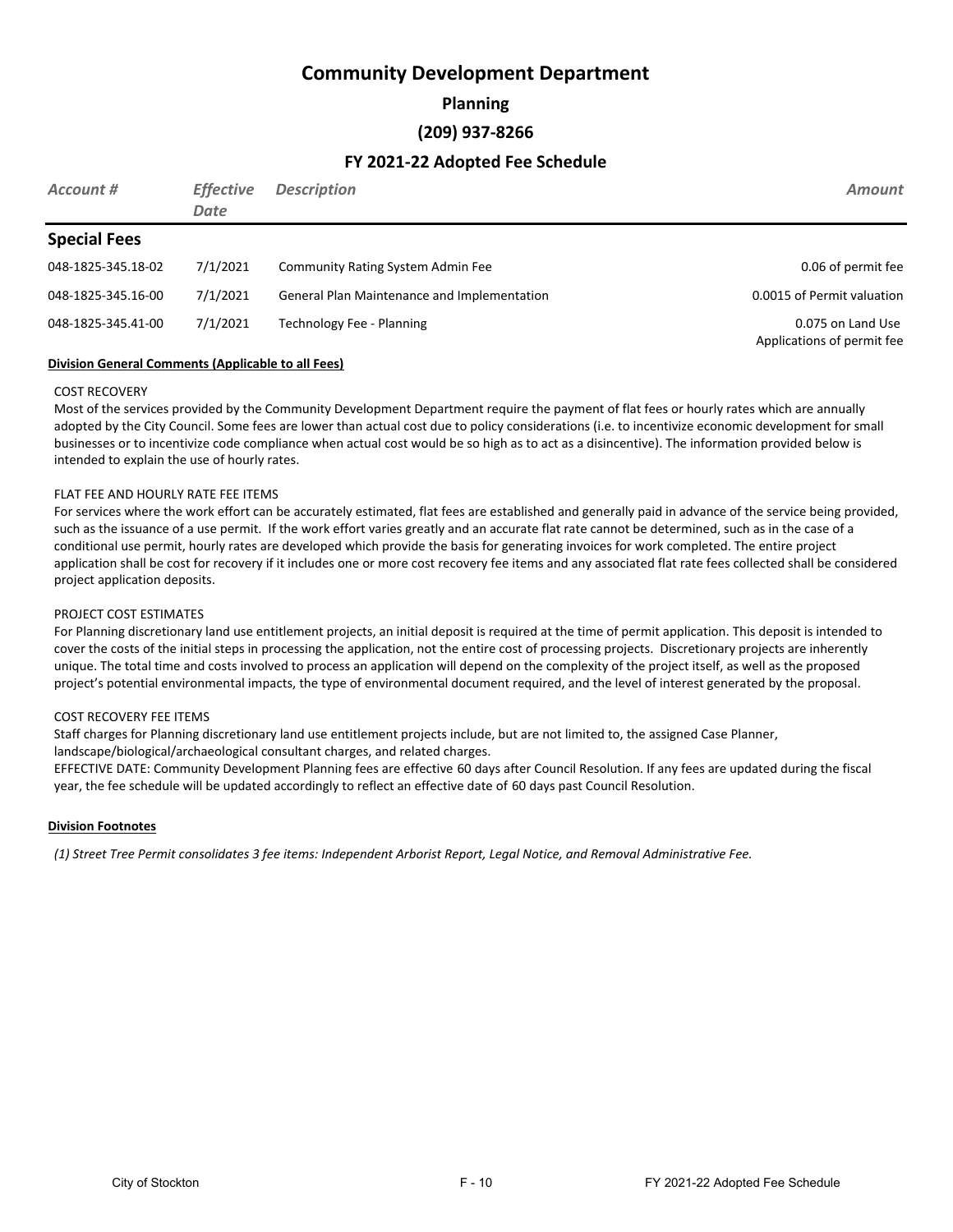**Building Permit Fees**

**(209) 937-8561**

| Account #          | <b>Effective</b><br><b>Date</b> | <b>Description</b>                                     | <b>Amount</b>                                                                              |
|--------------------|---------------------------------|--------------------------------------------------------|--------------------------------------------------------------------------------------------|
| <b>Commercial</b>  |                                 |                                                        |                                                                                            |
| 048-1830-323.01-00 | 7/1/2021                        | Building Permit \$0 to \$99,999 project value          | Refer to Commercial Fees<br>fixed table.                                                   |
| 048-1830-323.01-00 | 7/1/2021                        | Building Permit \$100,000 to \$3 million project value | Multiply \$.006787 for each<br>dollar over \$100,000 and Add<br>\$1,078                    |
| 048-1830-323.01-00 | 7/1/2021                        | Building Permit > \$3 million project value            | Multiply \$.005133 for each<br>dollar over \$3 million and<br>Add \$20,760                 |
| 048-1830-345.20-00 | 7/1/2021                        | Plan Check \$0 to \$99,999 project value               | <b>Refer to Commercial Fees</b><br>fixed table.                                            |
| 048-1830-345.20-00 | 7/1/2021                        | Plan Check \$100,000 to \$3 million project value      | Multiply \$.005553 for each<br>dollar over \$100,000 and Add<br>\$866                      |
| 048-1830-345.20-00 | 7/1/2021                        | Plan Check > \$3 million project value                 | Multiply \$.0042 for each<br>dollar over \$3 million and<br>Add \$16,970                   |
| <b>Residential</b> |                                 |                                                        |                                                                                            |
| 048-1830-323.01-00 | 7/1/2021                        | Building Permit \$0 to \$99,999 project value          | <b>Refer to Residential Fees</b><br>fixed table.                                           |
| 048-1830-323.01-00 | 7/1/2021                        | Building Permit > \$99,999 project value               | Multiply \$.006787 for each<br>dollar over \$100,000 and Add<br>\$1,078                    |
| 048-1830-345.20-00 | 7/1/2021                        | Plan Check \$0 to \$99,999 project value               | <b>Refer to Residential Fees</b><br>fixed table.                                           |
| 048-1830-345.20-00 | 7/1/2021                        | Plan Check > \$99,999 project value                    | When valuation is over<br>\$99,999, Plan Check fee is<br>42% of Building Permit fee        |
| <b>Master Plan</b> |                                 |                                                        |                                                                                            |
| 048-1830-345.20-00 | 7/1/2021                        | Plan Check \$0 to \$99,999 project value               | Refer to Master Plan Fees<br>fixed table.                                                  |
| 048-1830-345.20-00 | 7/1/2021                        | Plan Check > \$99,999 project value                    | When valuation is over<br>\$99,999, Plan Check fee is<br>21% of the Building Permit<br>fee |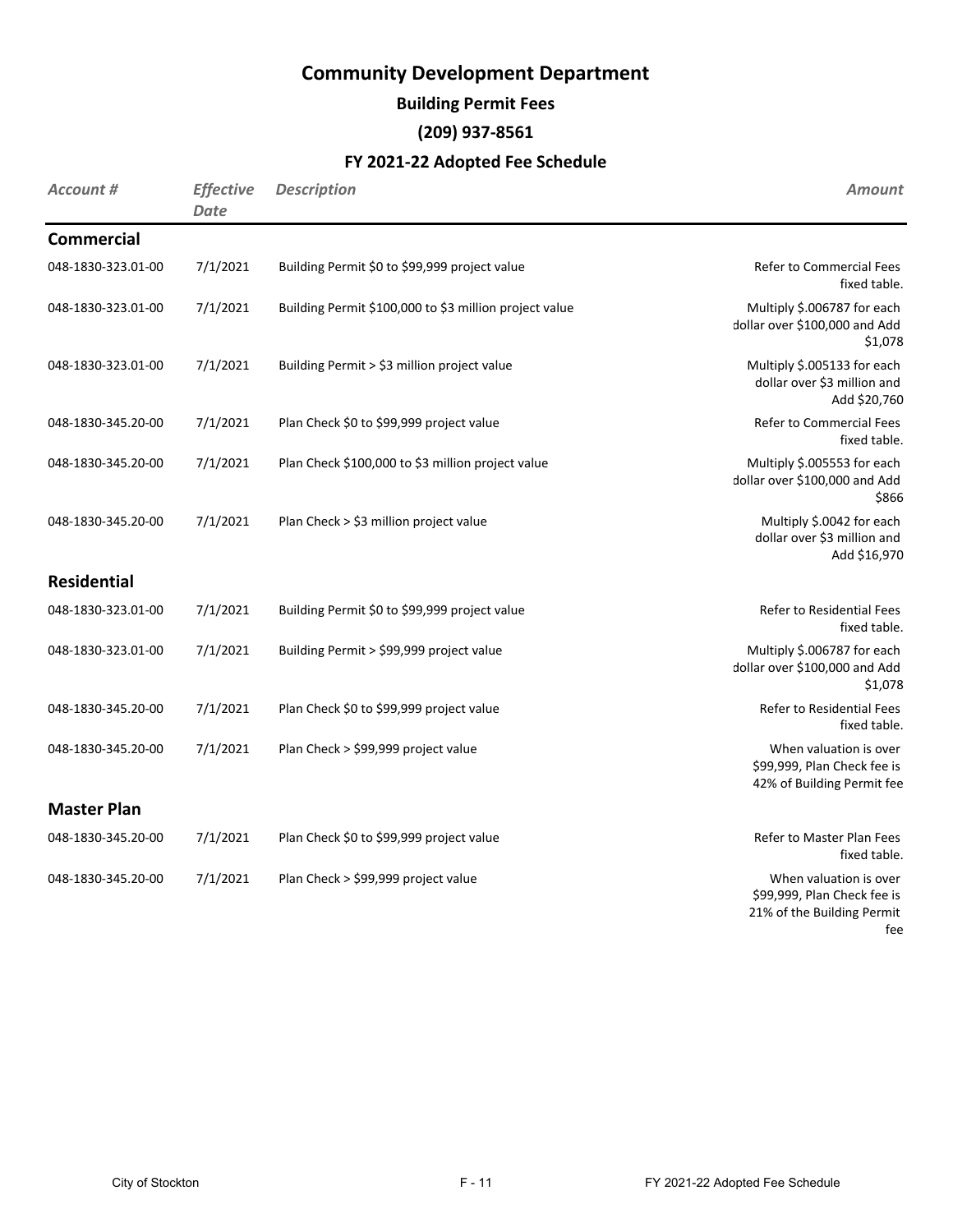**Miscellaneous Fees (CDD)**

**(209) 937-8561**

| <b>Account #</b>                      | <b>Effective</b><br>Date | <b>Description</b>                                                                      | <b>Amount</b>                                       |
|---------------------------------------|--------------------------|-----------------------------------------------------------------------------------------|-----------------------------------------------------|
| <b>Non-Valuation Based Fees</b>       |                          |                                                                                         |                                                     |
| 048-1830-323.01-00                    | 7/1/2021                 | HVAC - Commercial & Residential                                                         | \$175.00                                            |
| 048-1830-323.01-00                    | 7/1/2021                 | <b>Residential Minor Remodel</b>                                                        | \$300.00                                            |
| 048-1830-323.01-00                    | 7/1/2021                 | Re-Roof                                                                                 | \$175.00                                            |
| 048-1830-323.01-00                    | 7/1/2021                 | <b>Water Heater</b>                                                                     | \$75.00                                             |
| 048-1830-323.01-00                    | 7/1/2021                 | Solar Photovoltaic - Residential (15 kw or less)                                        | \$300.00                                            |
| 048-1830-323.01-00                    | 7/1/2021                 | Solar Photovoltaic - Residential (above 15 kw)                                          | \$500 + \$15 per kw above 15<br>kw                  |
| 048-1830-323.01-00                    | 7/1/2021                 | Solar Photovoltaic - Commercial (50 kw or less)                                         | \$1,000.00                                          |
| 048-1830-323.01-00                    | 7/1/2021                 | Solar Photovoltaic - Commercial (50 kw - 250 kw)                                        | $$1000 + $7$ per kw above 50<br>kw                  |
| 048-1830-323.01-00                    | 7/1/2021                 | Solar Photovoltaic - Commercial (More than 250 kw)                                      | \$2400 + \$5 per kw above 250<br>kw                 |
| <b>Special Fees</b>                   |                          |                                                                                         |                                                     |
| 048-1825-345.16-00                    | 7/1/2021                 | General Plan Maintenance and Implementation                                             | .0015 of Permit Valuation                           |
| 048-7451-345.41-03                    | 7/1/2021                 | Technology Fee - Building                                                               | 0.075 of Permit Fee                                 |
| 048-1830-345.42-00                    | 7/1/2021                 | Capital Preservation Fee                                                                | .001 of Permit Valuation                            |
| 048-1830-345.18-02                    | 7/1/2021                 | <b>Community Rating System Admin Fee</b>                                                | 0.06 of Permit Fee                                  |
| <b>Certificate of Occupancy Fees</b>  |                          |                                                                                         |                                                     |
| 048-1830-323.01-00                    | 7/1/2021                 | Temporary Certificate of Occupancy                                                      | \$599.00                                            |
| <b>Demolition</b>                     |                          |                                                                                         |                                                     |
| 048-1830-323.01-00                    | 7/1/2021                 | Demolition - Single Family Residence, Garage, Accessory Building                        | \$298.00                                            |
| 048-1830-323.01-00                    | 7/1/2021                 | Demolition - Multiple Family Residence/Commercial, Garage, Accessory<br><b>Building</b> | \$298.00                                            |
| 048-1830-323.01-00                    | 7/1/2021                 | Demolition - Swimming Pool, Shed                                                        | \$93.00                                             |
| <b>Fire Damage Initial Inspection</b> |                          |                                                                                         |                                                     |
| 048-1830-323.01-00                    | 7/1/2021                 | Fire Damage Initial Inspection                                                          | \$93.00                                             |
|                                       |                          | <b>Green Building Standards Fee (Pass Through)</b>                                      |                                                     |
| 689-0000-223.20-22                    | 7/1/2021                 | $$1 - $25,000$                                                                          | \$1.00                                              |
| 689-0000-223.20-22                    | 7/1/2021                 | \$25,001 - \$50,000                                                                     | \$2.00                                              |
| 689-0000-223.20-22                    | 7/1/2021                 | \$50,001 - \$75,000                                                                     | \$3.00                                              |
| 689-0000-223.20-22                    | 7/1/2021                 | \$75,001 - \$100,000                                                                    | \$4.00                                              |
| 689-0000-223.20-22                    | 7/1/2021                 | Over \$100,000                                                                          | $$4.00 + $1.00$ for each<br>\$25,000 over \$100,000 |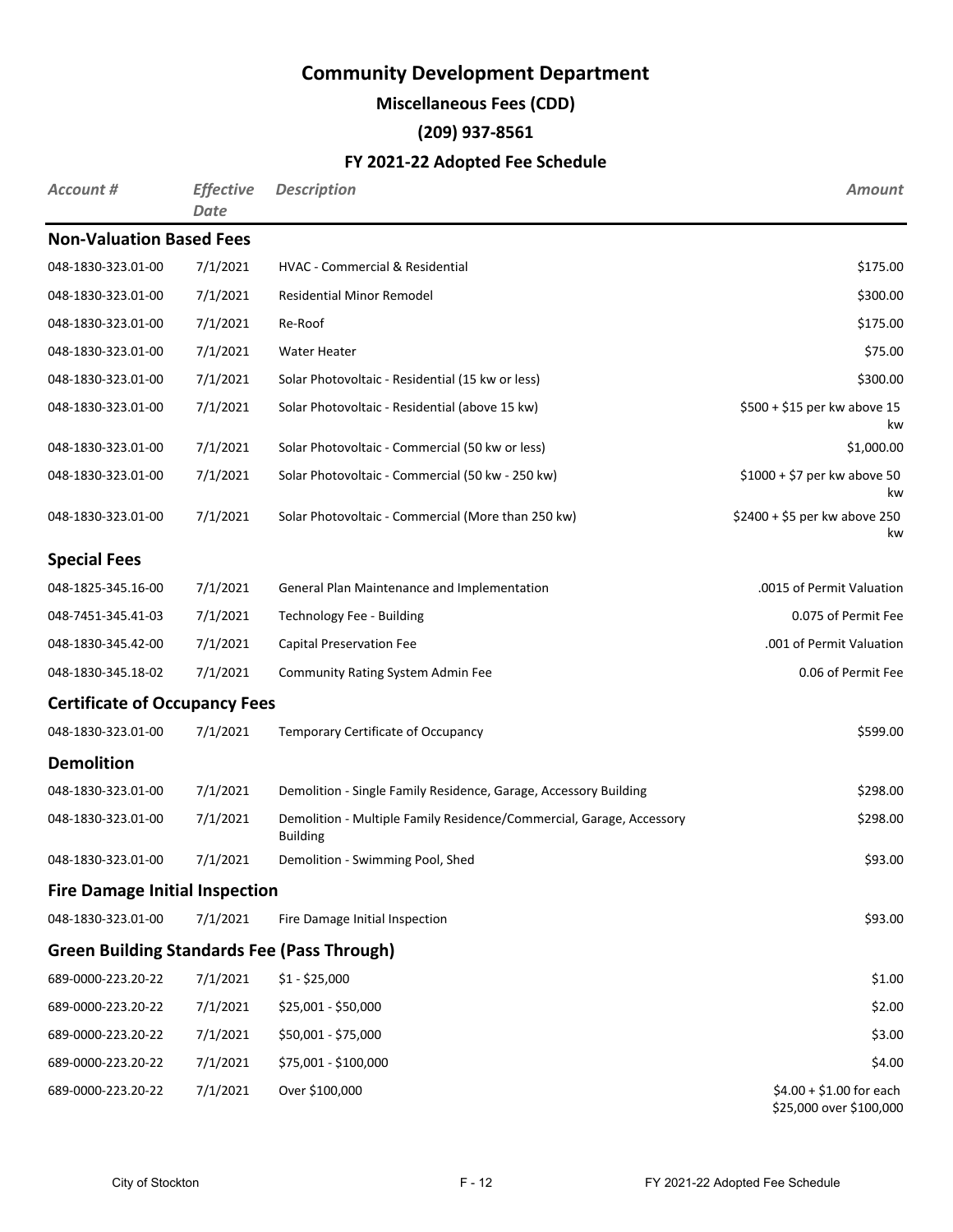## **Miscellaneous Fees (CDD)**

## **(209) 937-8561**

| <b>Account #</b>                   | <b>Effective</b><br>Date | <b>Description</b>                                                                                 | <b>Amount</b>                 |
|------------------------------------|--------------------------|----------------------------------------------------------------------------------------------------|-------------------------------|
| Inspection                         |                          |                                                                                                    |                               |
| 048-1830-323.01-00                 | 7/1/2021                 | Additional Hours - per hour                                                                        | \$103.00                      |
| 048-1830-323.01-00                 | 7/1/2021                 | Re-Inspection - Per Hour                                                                           | \$187.00                      |
| 048-1830-345.35-01                 | 7/1/2021                 | Emergency/After Hours Inspection - minimum 2.75 hours                                              | \$282.00                      |
| 048-1830-350.90-00                 | 7/1/2021                 | <b>Unpermitted Work</b>                                                                            | Double Permit Fee             |
| <b>Plan Check</b>                  |                          |                                                                                                    |                               |
| 048-1830-345.20-00                 | 7/1/2021                 | Supplemental Plan Check - Per Hour                                                                 | \$229.00                      |
| 048-1825-323.01-00                 | 7/1/2021                 | Public Works Development Services construction permit - residential                                | \$72.10                       |
| 048-1825-323.01-00                 | 7/1/2021                 | Public Works Development Services construction permit - residential, Over the<br>Counter           | \$33.40                       |
| 048-1825-323.01-00                 | 7/1/2021                 | Public Works Development Services construction permit -<br>commercial/industrial                   | \$292.90                      |
| 048-1825-323.01-00                 | 7/1/2021                 | Public Works Development Services construction permit -<br>commercial/industrial, Over the Counter | \$72.10                       |
| 048-1825-345.40-01                 | 7/1/2021                 | Public Works Flood Plain Engineering Assistance                                                    | \$1,000.00                    |
| 048-1825-345.51-01                 | 7/1/2021                 | Public Works Flood Plain Administration                                                            | \$35.00                       |
| <b>Signs</b>                       |                          |                                                                                                    |                               |
| 048-1830-323.01-00                 | 7/1/2021                 | Non-Illuminated (0 to 32 square feet)                                                              | \$50.00                       |
| 048-1830-323.01-00                 | 7/1/2021                 | Non-Illuminated (33 to 56 square feet)                                                             | \$150.00                      |
| 048-1830-323.01-00                 | 7/1/2021                 | Non-Illuminated (57 to 68 square feet)                                                             | \$200.00                      |
| 048-1830-323.01-00                 | 7/1/2021                 | Non-Illuminated (69 to 100 square feet)                                                            | \$250.00                      |
| 048-1830-323.01-00                 | 7/1/2021                 | Non-Illuminated (101 to 150 square feet)                                                           | \$300.00                      |
| 048-1830-323.01-00                 | 7/1/2021                 | Illuminated (0 to 32 square feet)                                                                  | \$90.00                       |
| 048-1830-323.01-00                 | 7/1/2021                 | Illuminated (33 to 56 square feet)                                                                 | \$250.00                      |
| 048-1830-323.01-00                 | 7/1/2021                 | Illuminated (57 to 68 square feet)                                                                 | \$300.00                      |
| 048-1830-323.01-00                 | 7/1/2021                 | Illuminated (69 to 100 square feet)                                                                | \$500.00                      |
| 048-1830-323.01-00                 | 7/1/2021                 | Illuminated (101 to 150 square feet)                                                               | \$600.00                      |
|                                    |                          | <b>Strong Motion Instrument Program Assessment Fee (Pass Through)</b>                              |                               |
| 689-0000-223.20-16                 | 7/1/2021                 | Commercial                                                                                         | .00028 of Total Valuation Fee |
| 689-0000-223.20-16                 | 7/1/2021                 | Residential                                                                                        | .00013 of Total Valuation Fee |
| <b>Soil Remediation/Soil Vapor</b> |                          |                                                                                                    |                               |
| 048-1830-323.01-00                 | 7/1/2021                 | Soil Remediation/Soil Vapor                                                                        | \$623.00                      |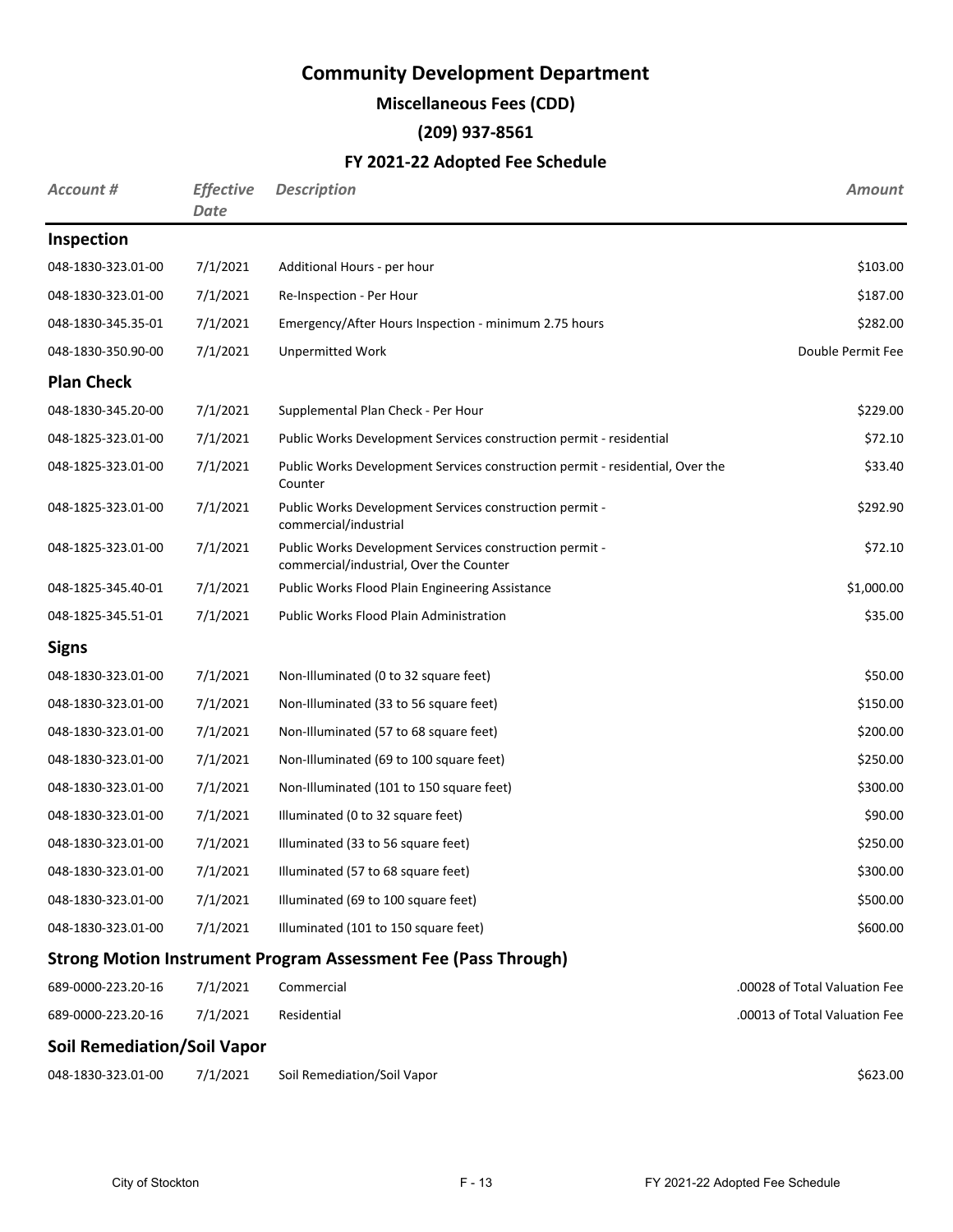## **Miscellaneous Fees (CDD)**

## **(209) 937-8561**

| Account #                 | <b>Effective</b><br>Date | <b>Description</b>                                                   | <b>Amount</b>                                              |
|---------------------------|--------------------------|----------------------------------------------------------------------|------------------------------------------------------------|
| <b>Swimming Pools/Spa</b> |                          |                                                                      |                                                            |
| 048-1830-323.01-00        | 7/1/2021                 | Private Swimming Pools/Spa Permit \$1 to \$1,000 project value       | \$250.00                                                   |
| 048-1830-323.01-00        | 7/1/2021                 | Private Swimming Pools/Spa Permit \$1,001 to \$10,000 project value  | \$350.00 Plus .0124 times<br>Valuation \$1,001 to \$10,001 |
| 048-1830-323.01-00        | 7/1/2021                 | Private Swimming Pools/Spa Permit \$10,001 and greater project value | \$550 Plus .0062 times<br>Valuation over \$10,001          |
| 048-1830-323.01-00        | 7/1/2021                 | Public Swimming Pools/Spa Permit \$1 to \$1,000 project value        | \$300.00                                                   |
| 048-1830-323.01-00        | 7/1/2021                 | Public Swimming Pools/Spa Permit \$1,001 to \$10,000 project value   | \$400.00 Plus .0124 times<br>Valuation \$1,001 to \$10,000 |
| 048-1830-323.01-00        | 7/1/2021                 | Public Swimming Pools/Spa Permit \$10,001 and greater project value  | \$600.00 Plus .0062 times<br>Valuation over \$10,001       |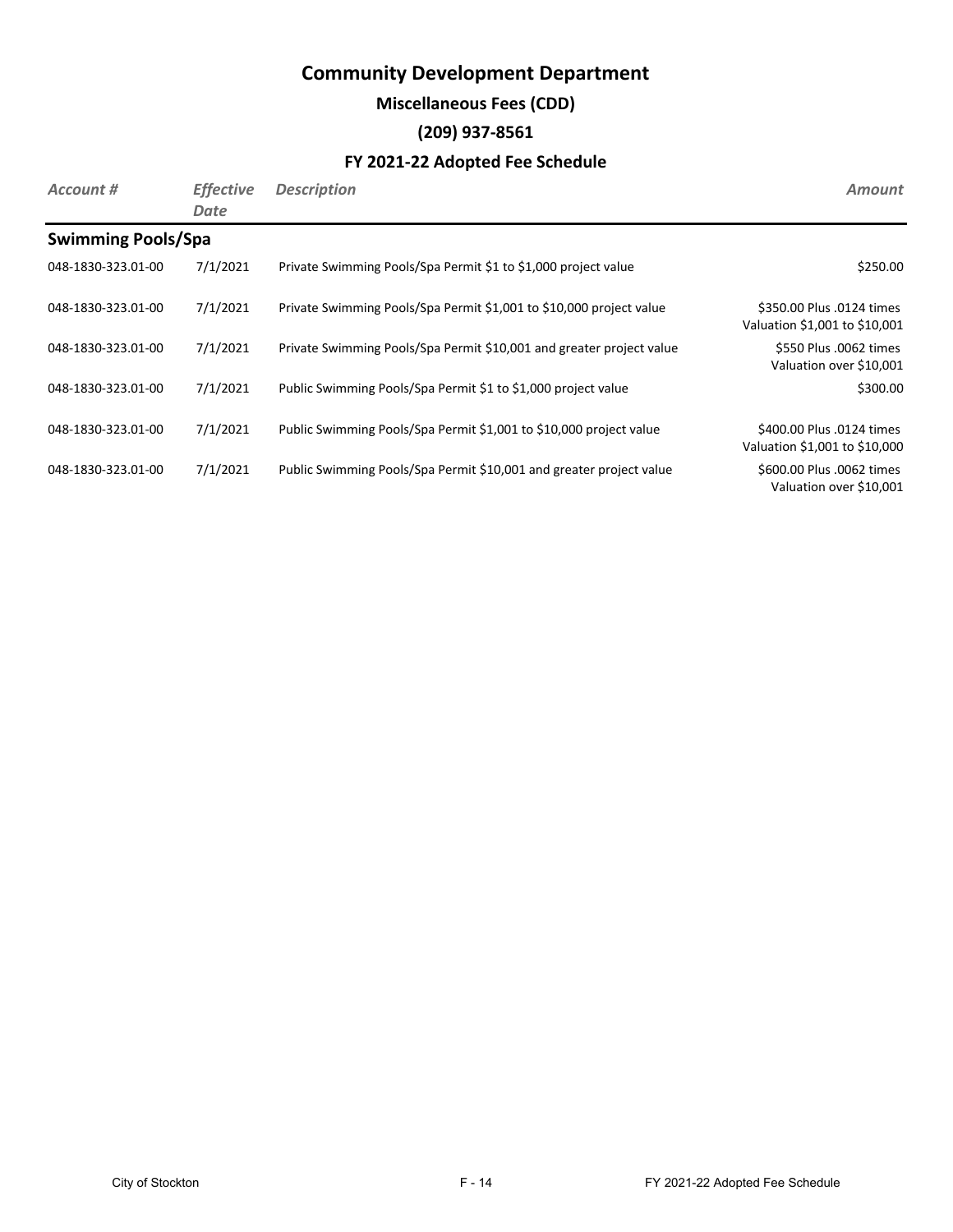### **Engineering & Transportation Planning**

## **(209) 937-8564**

### **FY 2021-22 Adopted Fee Schedule**

| Account #                                | <b>Effective</b><br><b>Date</b> | <b>Description</b>                                                                                             | Amount                             |
|------------------------------------------|---------------------------------|----------------------------------------------------------------------------------------------------------------|------------------------------------|
| <b>Revocable Permit</b>                  |                                 |                                                                                                                |                                    |
| 048-1825-324.02-00                       | 7/1/2021                        | General Revocable Permit Fee                                                                                   | \$827.00                           |
| 048-1825-324.02-00                       | 7/1/2021                        | <b>Gated Access Fee</b>                                                                                        | \$419.00                           |
|                                          |                                 | Transportation Permit (overload, overweight, and escort)                                                       |                                    |
| 048-1825-324.03-00                       | 7/1/2021                        | Application Fee for One-Time Permit                                                                            | \$16.00                            |
| 048-1825-324.03-00                       | 7/1/2021                        | Application Fee for Annual Permit                                                                              | \$90.00                            |
| 048-1825-324.03-00                       | 7/1/2021                        | Hourly Fee (per hour or fraction thereof)                                                                      | \$59.00                            |
| 048-1825-324.03-00                       | 7/1/2021                        | Pass-through Fee                                                                                               | <b>Actual Cost</b>                 |
| <b>Encroachment (Excavation) Permits</b> |                                 |                                                                                                                |                                    |
| 048-1825-324.04-00                       | 7/1/2021                        | General - Up to 50 lineal feet                                                                                 | \$523.00                           |
| 048-1825-324.04-00                       | 7/1/2021                        | General - Beyond 50 lineal feet, per foot                                                                      | \$2.00                             |
| 048-1825-324.04-00                       | 7/1/2021                        | Driveway - standard/bridge                                                                                     | \$523.00                           |
| 048-1825-324.04-00                       | 7/1/2021                        | Driveway - Beyond 25 lineal feet, per foot                                                                     | \$1.00                             |
| 048-1825-324.04-00                       | 7/1/2021                        | Sidewalks - Up to 12 lineal feet                                                                               | \$523.00                           |
| 048-1825-324.04-00                       | 7/1/2021                        | Sidewalks - Beyond 12 lineal feet, per foot                                                                    | \$1.00                             |
| 048-1825-324.04-00                       | 7/1/2021                        | Curb, gutter and/or monolithic curb, gutter and sidewalk - Up to 25 lineal feet                                | \$523.00                           |
| 048-1825-324.04-00                       | 7/1/2021                        | Curb, gutter and/or monolithic curb, gutter and sidewalk - Beyond 25 lineal<br>feet, per foot                  | \$2.00                             |
| 048-1825-324.04-00                       | 7/1/2021                        | Utilities, storm, sanitary and water lines and excavations - Up to 50 lineal feet                              | \$523.00                           |
| 048-1825-324.04-00                       | 7/1/2021                        | Utilities, storm, sanitary and water lines and excavations - Beyond 50 lineal<br>feet, per foot                | \$3.00                             |
| 048-1825-324.04-00                       | 7/1/2021                        | Traffic Handling/Lane Closure Only Fee - up to three (3) days                                                  | \$523.00                           |
| 048-1825-324.04-00                       | 7/1/2021                        | Additional Fee, per day                                                                                        | \$100.00                           |
| 048-1825-324.04-00                       | 7/1/2021                        | Street Construction Inspection (% of construction)                                                             | 3.5%                               |
| 048-1825-324.04-00                       | 7/1/2021                        | Profiling properties adjacent to levees to establish safe location for pools                                   | \$310.00                           |
| 048-1825-324.04-00                       | 7/1/2021                        | The cost of removal and rough grade preparations, including the removal of<br>tree roots or other obstructions | <b>Actual Cost</b>                 |
| 048-1825-324.04-00                       | 7/1/2021                        | Materials Testing Fee - First \$0 to \$99,999 of construction cost                                             | 3% of est. construction cost       |
| 048-1825-324.04-00                       | 7/1/2021                        | Materials Testing Fee - Value of \$100,000 - \$749,999 of construction cost                                    | 0.5% of est. construction cost     |
| 048-1825-324.04-00                       | 7/1/2021                        | Materials Testing Fee - In excess of value of construction cost                                                | 0.25% of est. construction<br>cost |
| <b>City Utility Tap</b>                  |                                 |                                                                                                                |                                    |
| 048-1825-342.04-00                       | 7/1/2021                        | Permit Inspection                                                                                              | \$86.00                            |

431-0000-343.61-00 7/1/2021 Sewer Crews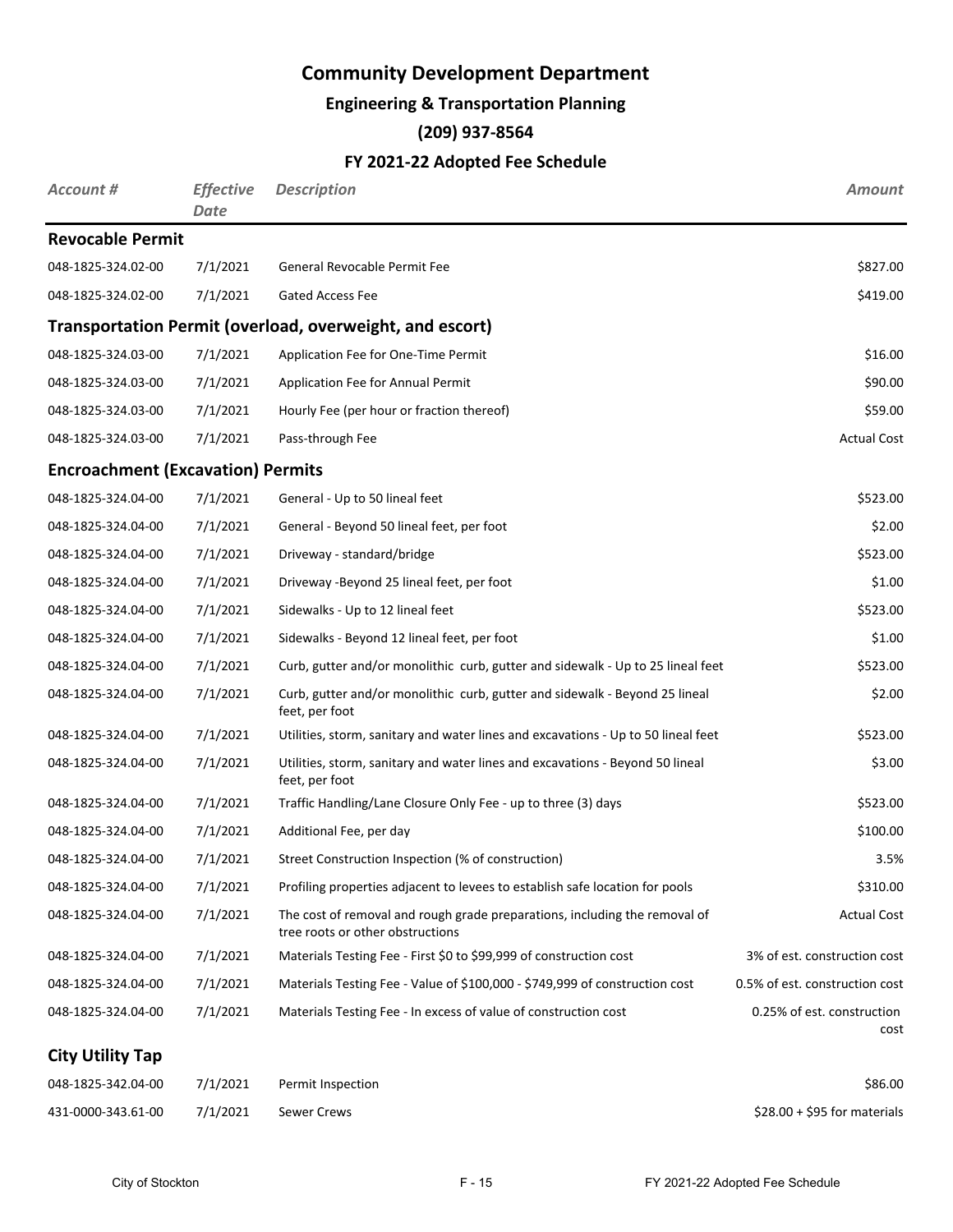## **Engineering & Transportation Planning**

## **(209) 937-8564**

| Account #               | <b>Effective</b><br><b>Date</b> | <b>Description</b>                                                           | <b>Amount</b>                        |
|-------------------------|---------------------------------|------------------------------------------------------------------------------|--------------------------------------|
| <b>Subdivision Fees</b> |                                 |                                                                              |                                      |
| 048-1825-341.21-01      | 7/1/2021                        | Lot Line Adjustment                                                          | \$1,739.00                           |
| 048-1825-341.21-02      | 7/1/2021                        | Lot Merger                                                                   | \$1,491.00                           |
| 048-1825-341.21-03      | 7/1/2021                        | Final Map and Agreement Checking                                             | \$3,526.00                           |
| 048-1825-341.21-04      | 7/1/2021                        | Final Parcel Map and Agreement Checking                                      | \$3,193.00                           |
| 048-1825-341.21-04      | 7/1/2021                        | Plus per lot fee                                                             | \$9.00                               |
| 048-1825-341.21-05      | 7/1/2021                        | Certificate of Compliance                                                    | \$1,815.00                           |
| 048-1825-341.21-06      | 7/1/2021                        | Certificate of Correction                                                    | \$1,792.00                           |
| 048-1825-341.21-07      | 7/1/2021                        | Establishment of new Area of Benefit                                         | \$7,944.00                           |
| 048-1825-349.82-00      | 7/1/2021                        | Area of Benefit Admin (% of total AOB cost)                                  | 10%                                  |
| 431-4312-345.20-00      | 7/1/2021                        | Master Utility Plan Review                                                   | \$1,788.00                           |
| 048-1825-343.27-00      | 7/1/2021                        | <b>Public Works Application</b>                                              | \$330.00                             |
| 048-1825-343.27-00      | 7/1/2021                        | Consultant - Per Segregation                                                 | \$908.00                             |
| 048-1825-343.27-00      | 7/1/2021                        | For the next 5 parcels, per parcel                                           | \$67.00                              |
| 048-1825-343.27-00      | 7/1/2021                        | For the next 20 parcels, per parcel                                          | \$67.00                              |
| 048-1825-343.27-00      | 7/1/2021                        | For each parcel above 25, per parcel (1)                                     | \$5.00                               |
| 048-1825-343.29-00      | 7/1/2021                        | Miscellaneous Engineering Services - Hourly Fee                              | <b>Actual Cost</b>                   |
| 048-1825-343.29-00      | 7/1/2021                        | Pass-through Fee                                                             | <b>Actual Cost</b>                   |
| 048-1825-343.29-01      | 7/1/2021                        | Deferred Improvement Fee                                                     | \$1,022.00                           |
| 048-1825-343.29-01      | 7/1/2021                        | County Recording Fee                                                         | <b>Actual Cost</b>                   |
| 048-1825-345.20-00      | 7/1/2021                        | Plan Checking Fees - First \$0 - \$99,999 of construction cost               | \$79 + 5.5% of construction<br>cost  |
| 048-1825-345.20-00      | 7/1/2021                        | Plan Check Fee - Value of \$100,000 - \$749,999 of construction cost         | $$273 + 3%$ of construction<br>cost  |
| 048-1825-345.20-00      | 7/1/2021                        | Plan Check Fee - In excess of value of \$750,000 of construction cost        | $$280 + 2\%$ of construction<br>cost |
| 441-0000-345.20-00      | 7/1/2021                        | MUD Stormwater Quality Control Criteria Plan - Plan Checking                 | \$661.00                             |
| 048-1821-345.20-00      | 7/1/2021                        | Parks and Recreation Plan Checking                                           | \$211.00                             |
| 048-1825-345.40-00      | 7/1/2021                        | Subdivision Inspection Fees - Public Works                                   | 3.5%                                 |
| 048-1825-345.40-00      | 7/1/2021                        | Materials Testing Fee - First \$0 - \$99,999 of construction cost            | 3% of est. construction cost         |
| 048-1825-345.40-00      | 7/1/2021                        | Materials Testing Fee - Value of \$100,000 - \$749,999 of construction cost  | 0.5% of est. construction cost       |
| 048-1825-345.40-00      | 7/1/2021                        | Materials Testing Fee - In excess of value of \$750,000 of construction cost | 0.25% of est. construction<br>cost   |
| 441-0000-349.60-00      | 7/1/2021                        | Storm Water Pollution Prevention Inspections                                 | \$306.00                             |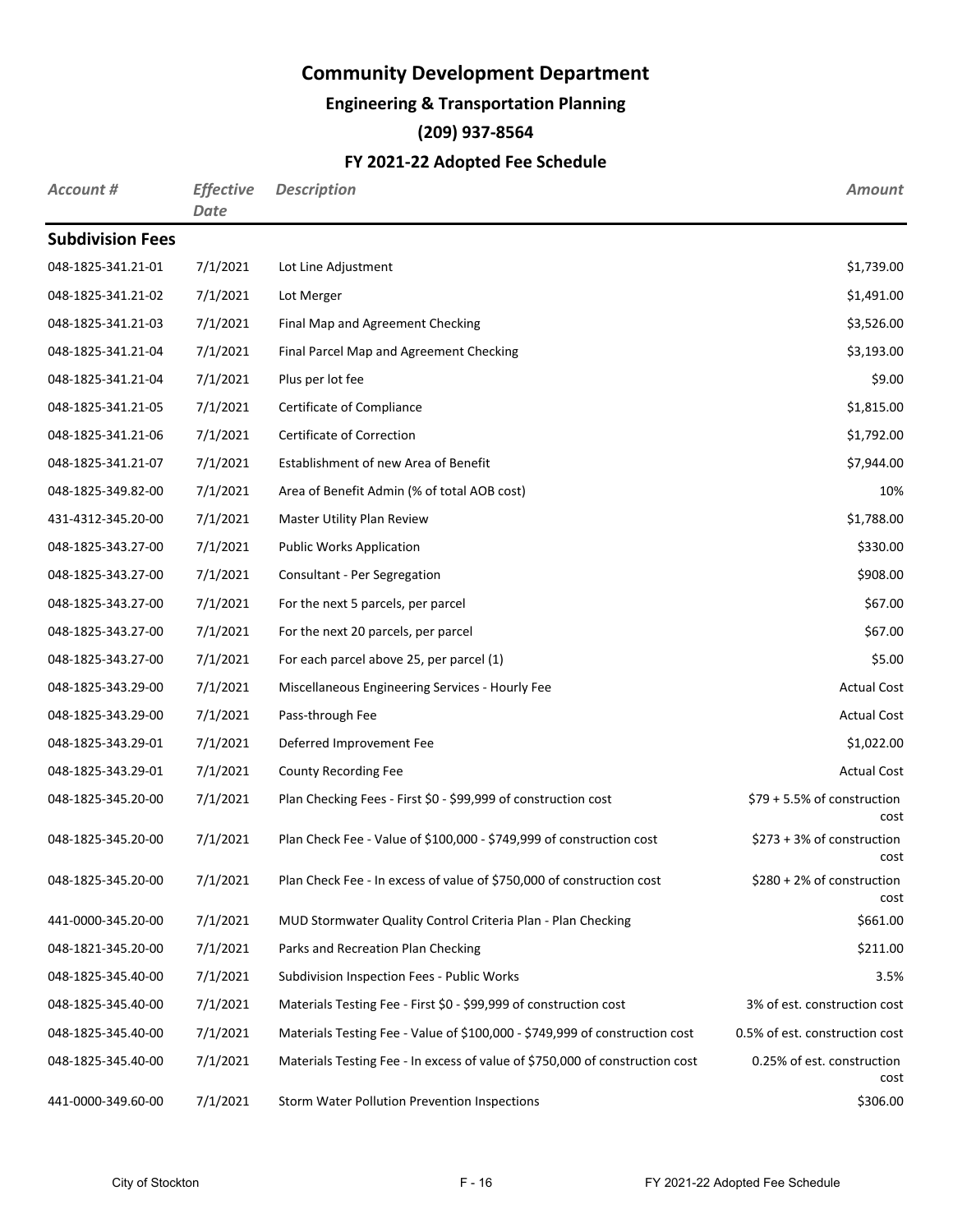### **Engineering & Transportation Planning**

### **(209) 937-8564**

### **FY 2021-22 Adopted Fee Schedule**

| Account #                 | <b>Effective</b><br>Date | <b>Description</b>                                                       | <b>Amount</b>       |
|---------------------------|--------------------------|--------------------------------------------------------------------------|---------------------|
|                           |                          | Street/Pedestrian Path/Public Utility Easement Abandonment or Dedication |                     |
| 048-1825-343.23-00        | 7/1/2021                 | Easement Abandonment Application Fee                                     | \$2,797.00          |
| 048-1825-343.23-00        | 7/1/2021                 | Easement Dedication Application Fee                                      | \$1,883.00          |
| 048-1825-343.23-00        | 7/1/2021                 | Associated expenses incurred by City                                     | <b>Actual Cost</b>  |
| 010-3020-343.26-00        | 7/1/2021                 | GIS Subdivision Mapping Fees - Per Map                                   | \$148.00            |
| 010-3020-343.26-00        | 7/1/2021                 | GIS Subdivision Mapping Fee - Per Lot                                    | \$3.00              |
| 010-3020-343.26-00        | 7/1/2021                 | Lot Line Adjustment/Lot Merger                                           | \$121.00            |
| <b>Miscellaneous Fees</b> |                          |                                                                          |                     |
| 048-1825-343.29-xx        | 7/1/2021                 | Overtime Inspection - minimum 2.75 hours                                 | \$275.00            |
| 048-1825-343.29-xx        | 7/1/2021                 | Additional Overtime Inspection (per hour)                                | \$100.00            |
| <b>Special Fees</b>       |                          |                                                                          |                     |
| 048-7451-345.41-04        | 7/1/2021                 | Technology Fee - Engineering                                             | 0.075 of permit fee |
| 048-1825-345.18-02        | 7/1/2021                 | <b>Community Rating System Admin Fee</b>                                 | 0.06 of Permit Fee  |

#### **Division Footnotes**

*(1) For parcels with more than one bond sale phase, there will be a 25% surcharge on the total cost for each additional phase.*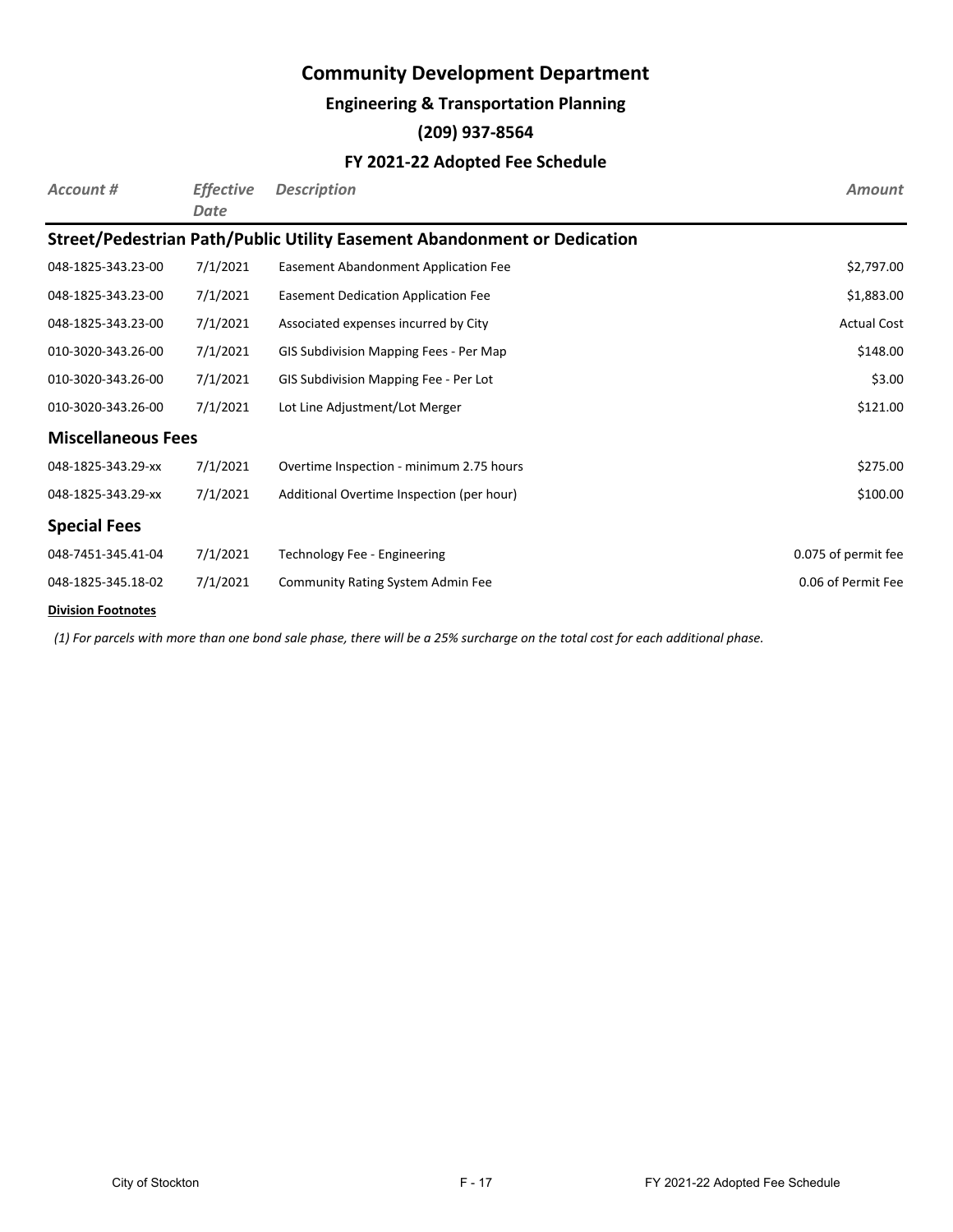#### **Community Development Department** Commercial Fees fixed table (209) 937-8444 FY 2021-22 Adopted Fee Schedule

| Valuation |                        |            | Valuation                   |                                                                                                     |                                         |
|-----------|------------------------|------------|-----------------------------|-----------------------------------------------------------------------------------------------------|-----------------------------------------|
| Maximum   | <b>Building Permit</b> | Plan Check | Maximum                     | <b>Building Permit</b>                                                                              | <b>Plan Check</b>                       |
| \$999     | \$75.00                | \$29.00    | \$50,999                    | \$712.00                                                                                            | \$567.00                                |
| \$1,999   | \$108.00               | \$73.00    | \$51,999                    | \$720.00                                                                                            | \$573.00                                |
| \$2,999   | \$147.00               | \$105.00   | \$52,999                    | \$727.00                                                                                            | \$579.00                                |
| \$3,999   | \$179.00               | \$131.00   | \$53,999                    | \$734.00                                                                                            | \$585.00                                |
| \$4,999   | \$206.00               | \$153.00   | \$54,999                    | \$742.00                                                                                            | \$591.00                                |
| \$5,999   | \$230.00               | \$173.00   | \$55,999                    | \$749.00                                                                                            | \$597.00                                |
| \$6,999   | \$252.00               | \$191.00   | \$56,999                    | \$757.00                                                                                            | \$603.00                                |
| \$7,999   | \$272.00               | \$207.00   | \$57,999                    | \$764.00                                                                                            | \$610.00                                |
| \$8,999   | \$291.00               | \$223.00   | \$58,999                    | \$772.00                                                                                            | \$616.00                                |
| \$9,999   | \$308.00               | \$237.00   | \$59,999                    | \$779.00                                                                                            | \$622.00                                |
| \$10,999  | \$325.00               | \$250.00   | \$60,999                    | \$786.00                                                                                            | \$628.00                                |
|           |                        |            |                             |                                                                                                     |                                         |
| \$11,999  | \$340.00               | \$263.00   | \$61,999                    | \$794.00                                                                                            | \$634.00                                |
| \$12,999  | \$355.00               | \$275.00   | \$62,999                    | \$801.00                                                                                            | \$640.00                                |
| \$13,999  | \$369.00               | \$287.00   | \$63,999                    | \$809.00                                                                                            | \$646.00                                |
| \$14,999  | \$383.00               | \$298.00   | \$64,999                    | \$816.00                                                                                            | \$652.00                                |
| \$15,999  | \$392.00               | \$305.00   | \$65,999                    | \$824.00                                                                                            | \$658.00                                |
| \$16,999  | \$401.00               | \$313.00   | \$66,999                    | \$831.00                                                                                            | \$665.00                                |
| \$17,999  | \$410.00               | \$320.00   | \$67,999                    | \$839.00                                                                                            | \$671.00                                |
| \$18,999  | \$420.00               | \$328.00   | \$68,999                    | \$846.00                                                                                            | \$677.00                                |
| \$19,999  | \$429.00               | \$335.00   | \$69,999                    | \$854.00                                                                                            | \$683.00                                |
| \$20,999  | \$438.00               | \$343.00   | \$70,999                    | \$861.00                                                                                            | \$689.00                                |
| \$21,999  | \$447.00               | \$350.00   | \$71,999                    | \$869.00                                                                                            | \$695.00                                |
| \$22,999  | \$456.00               | \$358.00   | \$72,999                    | \$876.00                                                                                            | \$701.00                                |
| \$23,999  | \$466.00               | \$365.00   | \$73,999                    | \$884.00                                                                                            | \$707.00                                |
| \$24,999  | \$475.00               | \$373.00   | \$74,999                    | \$891.00                                                                                            | \$714.00                                |
| \$25,999  | \$484.00               | \$380.00   | \$75,999                    | \$899.00                                                                                            | \$720.00                                |
| \$26,999  | \$493.00               | \$388.00   | \$76,999                    | \$906.00                                                                                            | \$726.00                                |
| \$27,999  | \$502.00               | \$395.00   | \$77,999                    | \$913.00                                                                                            | \$732.00                                |
| \$28,999  | \$511.00               | \$403.00   | \$78,999                    | \$921.00                                                                                            | \$738.00                                |
| \$29,999  | \$521.00               | \$410.00   | \$79,999                    | \$928.00                                                                                            | \$744.00                                |
| \$30,999  | \$530.00               | \$418.00   | \$80,999                    | \$936.00                                                                                            | \$750.00                                |
| \$31,999  | \$539.00               | \$425.00   | \$81,999                    | \$943.00                                                                                            | \$756.00                                |
| \$32,999  | \$548.00               | \$433.00   | \$82,999                    | \$951.00                                                                                            | \$762.00                                |
| \$33,999  | \$557.00               | \$440.00   | \$83,999                    | \$958.00                                                                                            | \$769.00                                |
| \$34,999  | \$567.00               | \$448.00   | \$84,999                    | \$966.00                                                                                            | \$775.00                                |
| \$35,999  | \$576.00               | \$455.00   | \$85,999                    | \$973.00                                                                                            | \$781.00                                |
| \$36,999  | \$585.00               | \$463.00   | \$86,999                    | \$981.00                                                                                            | \$787.00                                |
| \$37,999  | \$594.00               | \$471.00   | \$87,999                    | \$988.00                                                                                            | \$793.00                                |
| \$38,999  | \$603.00               | \$478.00   | \$88,999                    | \$996.00                                                                                            | \$799.00                                |
| \$39,999  | \$612.00               | \$486.00   | \$89,999                    | \$1,003.00                                                                                          | \$805.00                                |
| \$40,999  | \$622.00               | \$493.00   | \$90,999                    | \$1,011.00                                                                                          | \$811.00                                |
| \$41,999  | \$631.00               | \$501.00   | \$91,999                    | \$1,018.00                                                                                          | \$817.00                                |
| \$42,999  | \$640.00               | \$508.00   | \$92,999                    | \$1,026.00                                                                                          | \$824.00                                |
| \$43,999  | \$649.00               | \$516.00   | \$93,999                    | \$1,033.00                                                                                          | \$830.00                                |
| \$44,999  | \$658.00               | \$523.00   | \$94,999                    | \$1,040.00                                                                                          | \$836.00                                |
|           |                        |            |                             |                                                                                                     | \$842.00                                |
| \$45,999  | \$668.00               | \$531.00   | \$95,999                    | \$1,048.00                                                                                          |                                         |
| \$46,999  | \$677.00               | \$538.00   | \$96,999                    | \$1,055.00                                                                                          | \$848.00                                |
| \$47,999  | \$686.00               | \$546.00   | \$97,999                    | \$1,063.00                                                                                          | \$854.00                                |
| \$48,999  | \$695.00               | \$553.00   | \$98,999                    | \$1,070.00                                                                                          | \$860.00                                |
| \$49,999  | \$704.00               | \$561.00   | \$99,999                    | \$1,078.00                                                                                          | \$866.00                                |
|           |                        |            | $$100,000 -$<br>\$3,000,000 | Multiply \$.006787 for each Multiply \$.005553 for each<br>dollar over \$100,000 and<br>Add \$1,078 | dollar over \$100,000 and<br>Add \$866. |
|           |                        |            | Over                        | Multiply \$.005133 for each Multiply \$.004200 for each                                             |                                         |

\$3,000,000 dollar over \$3,000,000 and Add \$20,760 dollar over \$3 million and Add \$16,970

The City of Stockton uses the Fall 2020 valuation table as published by ICC in assessing valuation.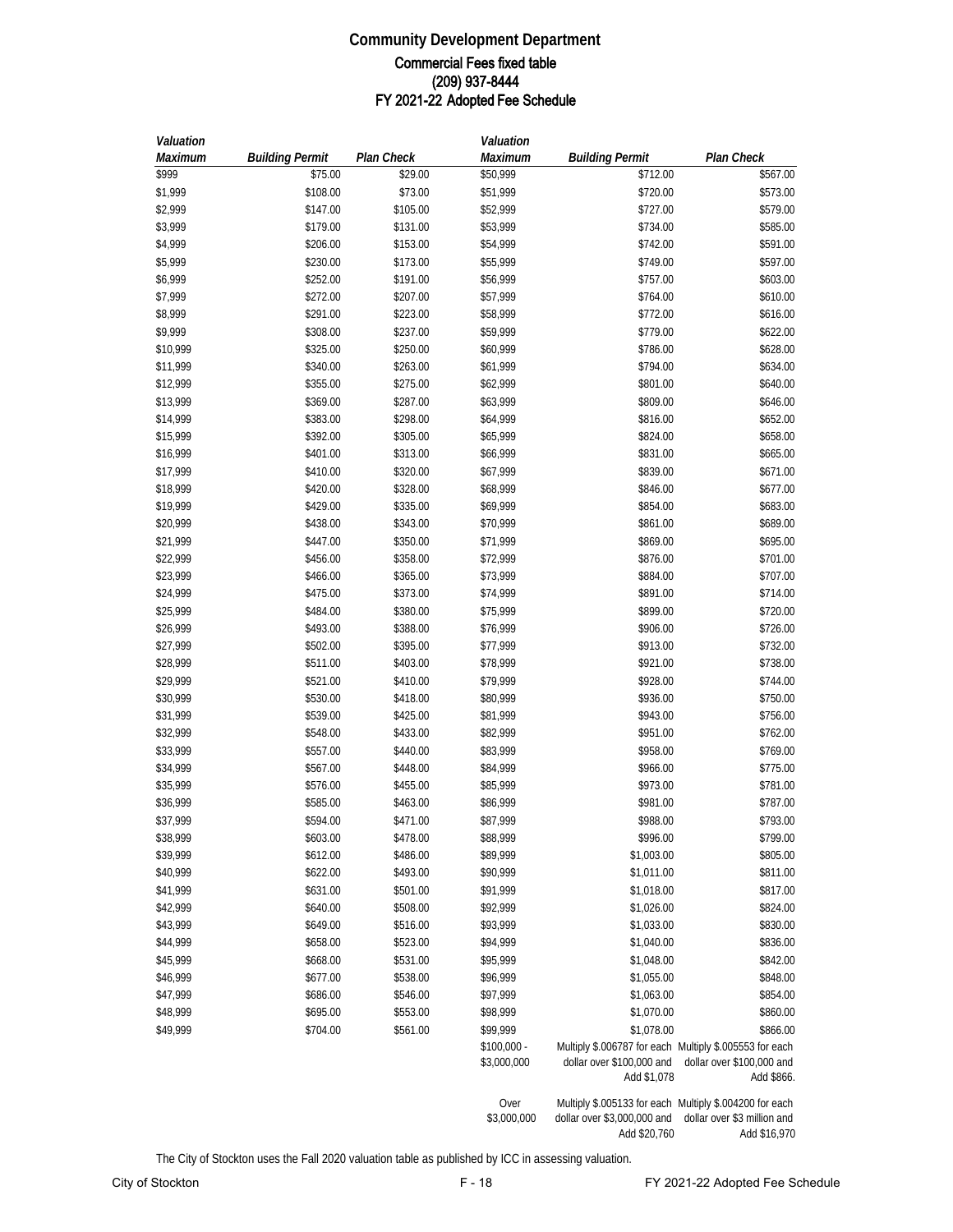#### **Community Development Department** Residential Fees fixed table (209) 937- 8444 FY 2021-22 Adopted Fee Schedule

| Valuation |                        |            | Valuation    |                             |                          |
|-----------|------------------------|------------|--------------|-----------------------------|--------------------------|
| Maximum   | <b>Building Permit</b> | Plan Check | Maximum      | <b>Building Permit</b>      | Plan Check               |
| \$999     | \$75.00                | \$32.00    | \$50,999     | \$712.00                    | \$299.00                 |
| \$1,999   | \$108.00               | \$45.00    | \$51,999     | \$720.00                    | \$302.00                 |
| \$2,999   | \$147.00               | \$62.00    | \$52,999     | \$727.00                    | \$305.00                 |
| \$3,999   | \$179.00               | \$75.00    | \$53,999     | \$734.00                    | \$308.00                 |
| \$4,999   | \$206.00               | \$87.00    | \$54,999     | \$742.00                    | \$312.00                 |
| \$5,999   | \$230.00               | \$97.00    | \$55,999     | \$749.00                    | \$315.00                 |
| \$6,999   | \$252.00               | \$106.00   | \$56,999     | \$757.00                    | \$218.00                 |
| \$7,999   | \$272.00               | \$114.00   | \$57,999     | \$764.00                    | \$321.00                 |
| \$8,999   | \$291.00               | \$122.00   | \$58,999     | \$772.00                    | \$324.00                 |
| \$9,999   | \$308.00               | \$129.00   | \$59,999     | \$779.00                    | \$327.00                 |
| \$10,999  | \$325.00               | \$137.00   | \$60,999     | \$786.00                    | \$330.00                 |
| \$11,999  | \$340.00               | \$143.00   | \$61,999     | \$794.00                    | \$333.00                 |
| \$12,999  | \$355.00               | \$149.00   | \$62,999     | \$801.00                    | \$336.00                 |
| \$13,999  | \$369.00               | \$155.00   | \$63,999     | \$809.00                    | \$340.00                 |
| \$14,999  | \$383.00               | \$161.00   | \$64,999     | \$816.00                    | \$343.00                 |
| \$15,999  | \$392.00               | \$165.00   | \$65,999     | \$824.00                    | \$346.00                 |
| \$16,999  | \$401.00               | \$168.00   | \$66,999     | \$831.00                    | \$349.00                 |
| \$17,999  | \$410.00               | \$172.00   | \$67,999     | \$839.00                    | \$352.00                 |
| \$18,999  | \$420.00               | \$176.00   | \$68,999     | \$846.00                    | \$355.00                 |
| \$19,999  | \$429.00               | \$180.00   | \$69,999     | \$854.00                    | \$359.00                 |
| \$20,999  | \$438.00               | \$184.00   | \$70,999     | \$861.00                    | \$362.00                 |
| \$21,999  | \$447.00               | \$188.00   | \$71,999     | \$869.00                    | \$365.00                 |
| \$22,999  | \$456.00               | \$192.00   | \$72,999     | \$876.00                    | \$368.00                 |
| \$23,999  | \$466.00               | \$196.00   | \$73,999     | \$884.00                    | \$371.00                 |
| \$24,999  | \$475.00               | \$200.00   | \$74,999     | \$891.00                    | \$374.00                 |
| \$25,999  | \$484.00               | \$203.00   | \$75,999     | \$899.00                    | \$378.00                 |
| \$26,999  | \$493.00               | \$207.00   | \$76,999     | \$906.00                    | \$381.00                 |
| \$27,999  | \$502.00               | \$211.00   | \$77,999     | \$913.00                    | \$383.00                 |
| \$28,999  | \$511.00               | \$215.00   | \$78,999     | \$921.00                    | \$387.00                 |
| \$29,999  | \$521.00               | \$219.00   | \$79,999     | \$928.00                    | \$390.00                 |
| \$30,999  | \$530.00               | \$223.00   | \$80,999     | \$936.00                    | \$393.00                 |
| \$31,999  | \$539.00               | \$226.00   | \$81,999     | \$943.00                    | \$396.00                 |
| \$32,999  | \$548.00               | \$230.00   | \$82,999     | \$951.00                    | \$399.00                 |
| \$33,999  | \$557.00               | \$234.00   | \$83,999     | \$958.00                    | \$402.00                 |
| \$34,999  | \$567.00               | \$238.00   | \$84,999     | \$966.00                    | \$406.00                 |
| \$35,999  | \$576.00               | \$242.00   | \$85,999     | \$973.00                    | \$409.00                 |
| \$36,999  | \$585.00               | \$246.00   | \$86,999     | \$981.00                    | \$412.00                 |
| \$37,999  | \$594.00               | \$249.00   | \$87,999     | \$988.00                    | \$416.00                 |
| \$38,999  | \$603.00               | \$253.00   | \$88,999     | \$996.00                    | \$418.00                 |
| \$39,999  | \$612.00               | \$257.00   | \$89,999     | \$1,003.00                  | \$421.00                 |
| \$40,999  | \$622.00               | \$261.00   | \$90,999     | \$1,011.00                  | \$425.00                 |
| \$41,999  | \$631.00               | \$265.00   | \$91,999     | \$1,018.00                  | \$428.00                 |
| \$42,999  | \$640.00               | \$269.00   | \$92,999     | \$1,026.00                  | \$431.00                 |
| \$43,999  | \$649.00               | \$273.00   | \$93,999     | \$1,033.00                  | \$434.00                 |
| \$44,999  | \$658.00               | \$276.00   | \$94,999     | \$1,040.00                  | \$437.00                 |
| \$45,999  | \$668.00               | \$281.00   | \$95,999     | \$1,048.00                  | \$440.00                 |
| \$46,999  | \$677.00               | \$284.00   | \$96,999     | \$1,055.00                  | \$443.00                 |
| \$47,999  | \$686.00               | \$288.00   | \$97,999     | \$1,063.00                  | \$446.00                 |
| \$48,999  | \$695.00               | \$292.00   | \$98,999     | \$1,070.00                  | \$449.00                 |
| \$49,999  | \$704.00               | \$296.00   | \$99,999     | \$1,078.00                  | \$453.00                 |
|           |                        |            | $$100,000 -$ | Multiply \$.006787 for each | Plan Review is 42% of    |
|           |                        |            | \$3,000,000  | dollar over \$100,000 and   | the building permit fee. |
|           |                        |            |              | Add \$1,078                 |                          |

The City of Stockton uses the Fall 2020 valuation table as published by ICC in assessing valuation.